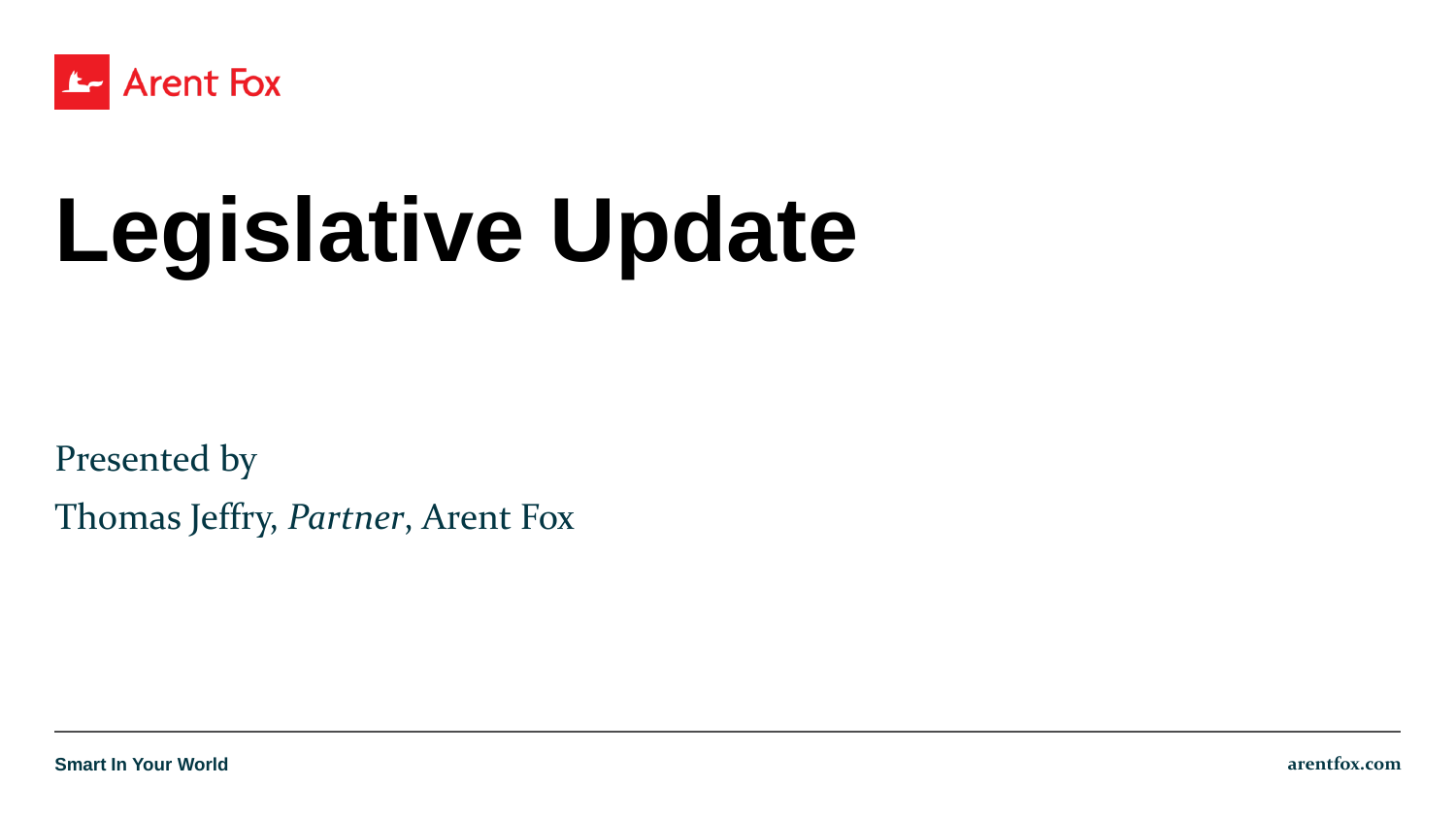

## **2019 and then the World went**

**down Upside**

How to cover it all?

- − Legislative and regulatory developments
	- − COVID-19 Specific
	- − Developments in 2019
	- − What to Expect: Detour or Change in Direction
- − Trends to watch
	- − Public health, population health and technology
	- − Health Care Reform Part Two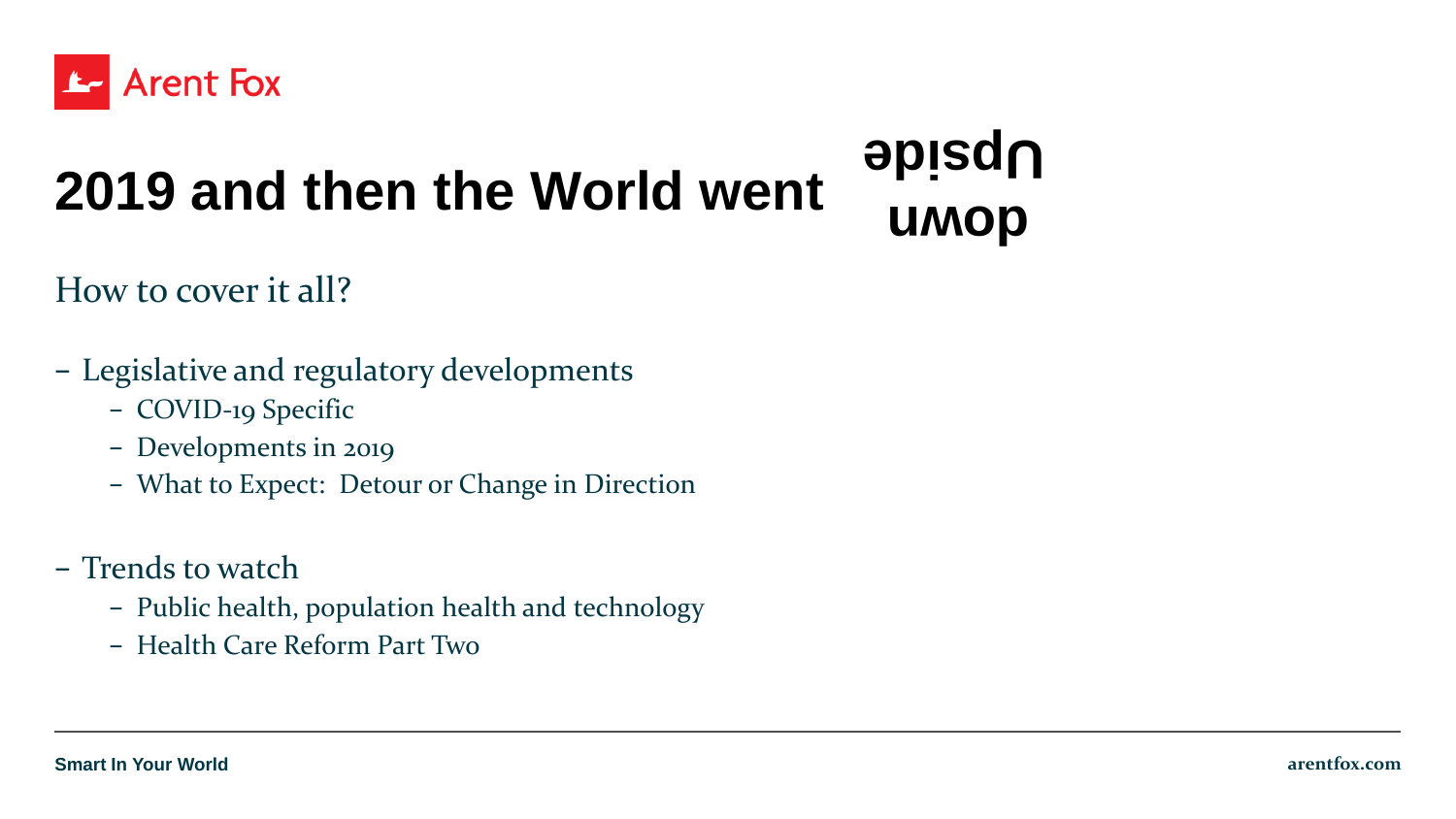

# COVID-19 **Declaration**

Federal Response affecting health care industry



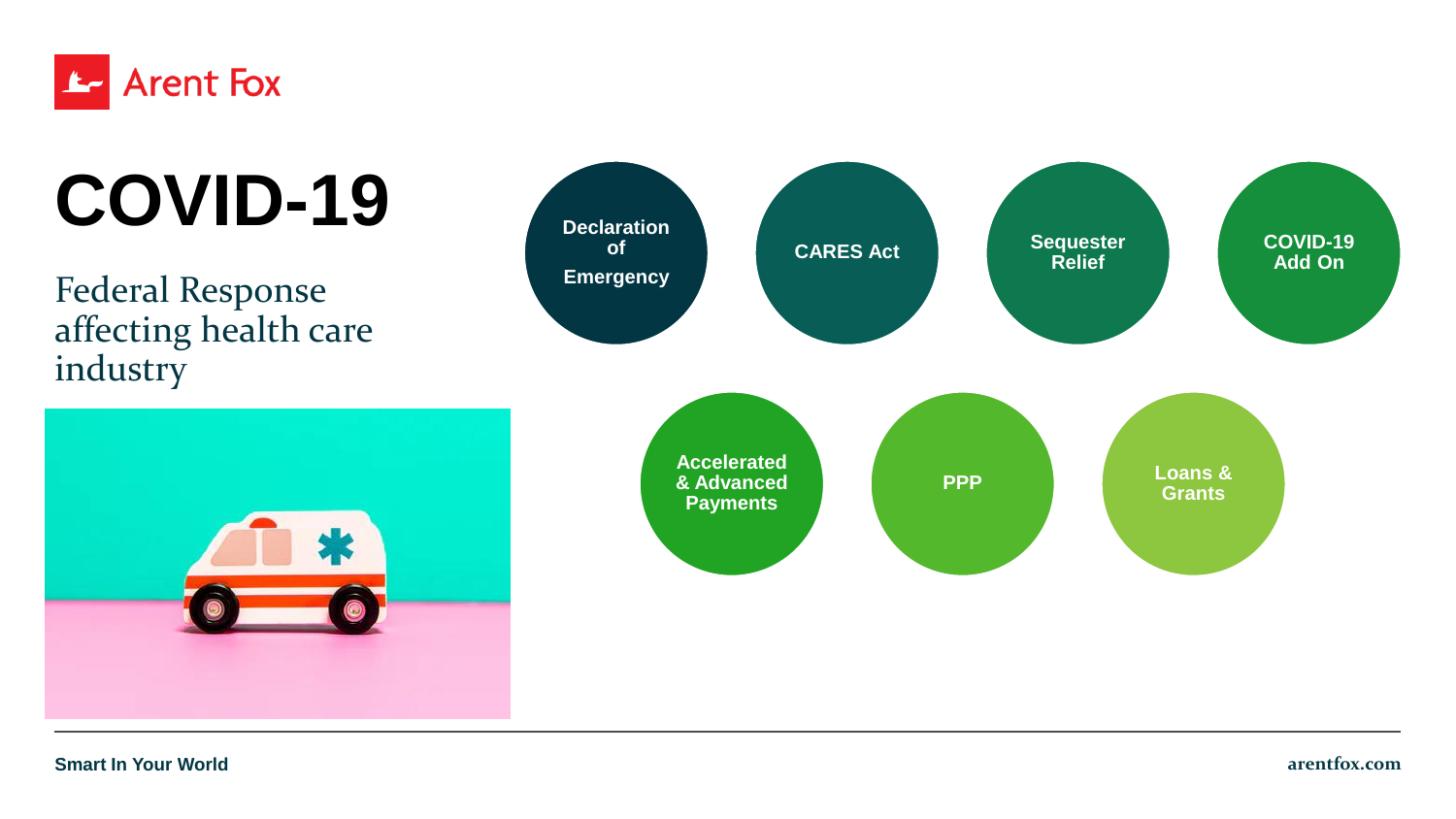

### **COVID-19 Federal Waivers**

Blanket Waivers – no 1135 application necessary

- − Telehealth Flexibility
- − EMTALA off-site screening
- − HIPAA
- − Staffing Flexibility
- − UR & QA
- − Long Term Care Swing-Beds
- − Stark Enforcement
- − Reporting Flexibility
- − Facility Flexibility
- − Anti-Trust Enforcement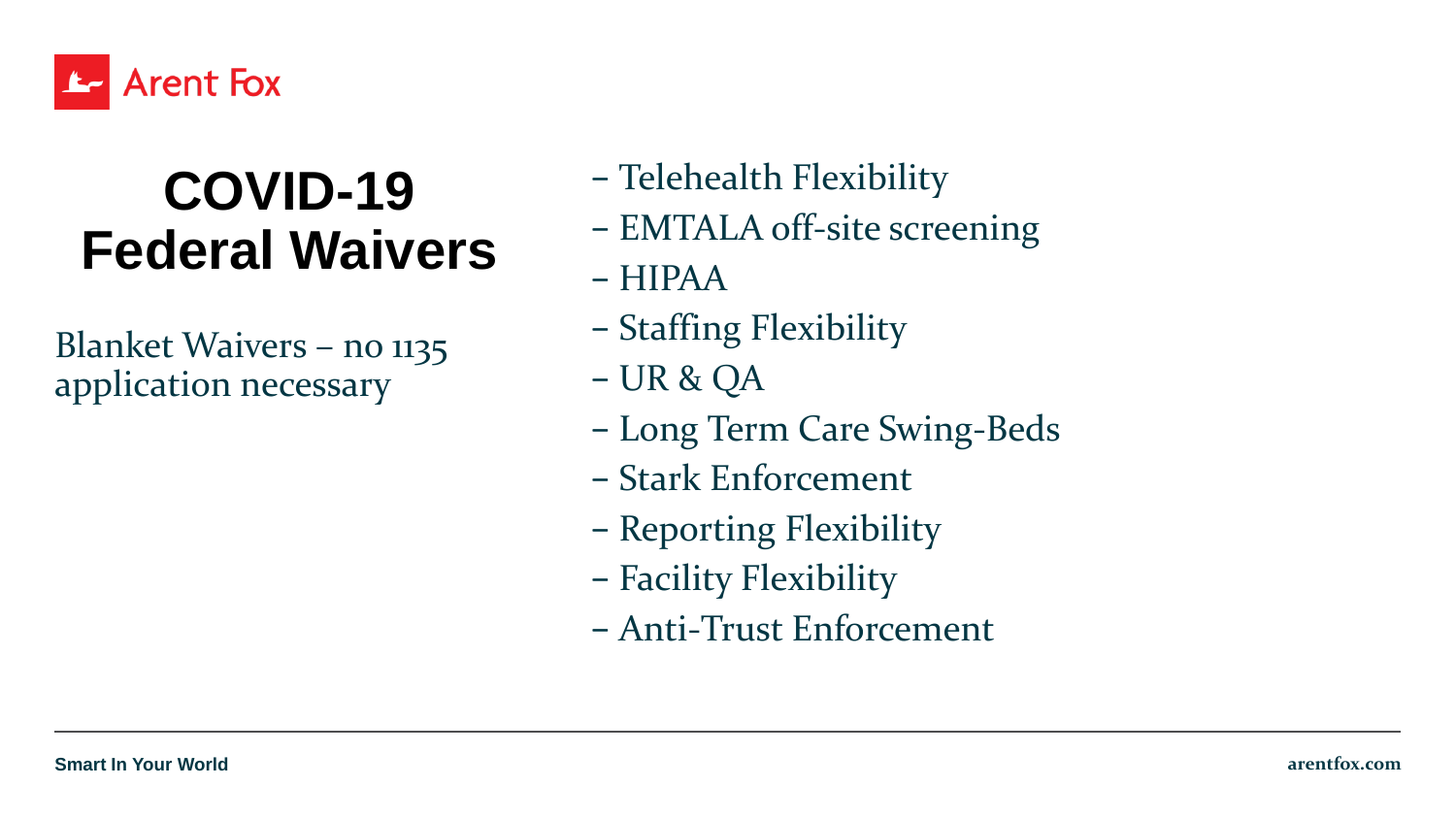

#### **COVID-19 State Waivers**

- − Staffing Requirement
- − Nurse Assistant Training
- − Billing requirements and conditions for payment
- − Pre-Authorization & Utilization Controls
- − Benefits Flexibility
- − Limitation on Payment Rates
- − Expand Presumptive Eligibility
- − Reporting Flexibility
- − Facility Flexibility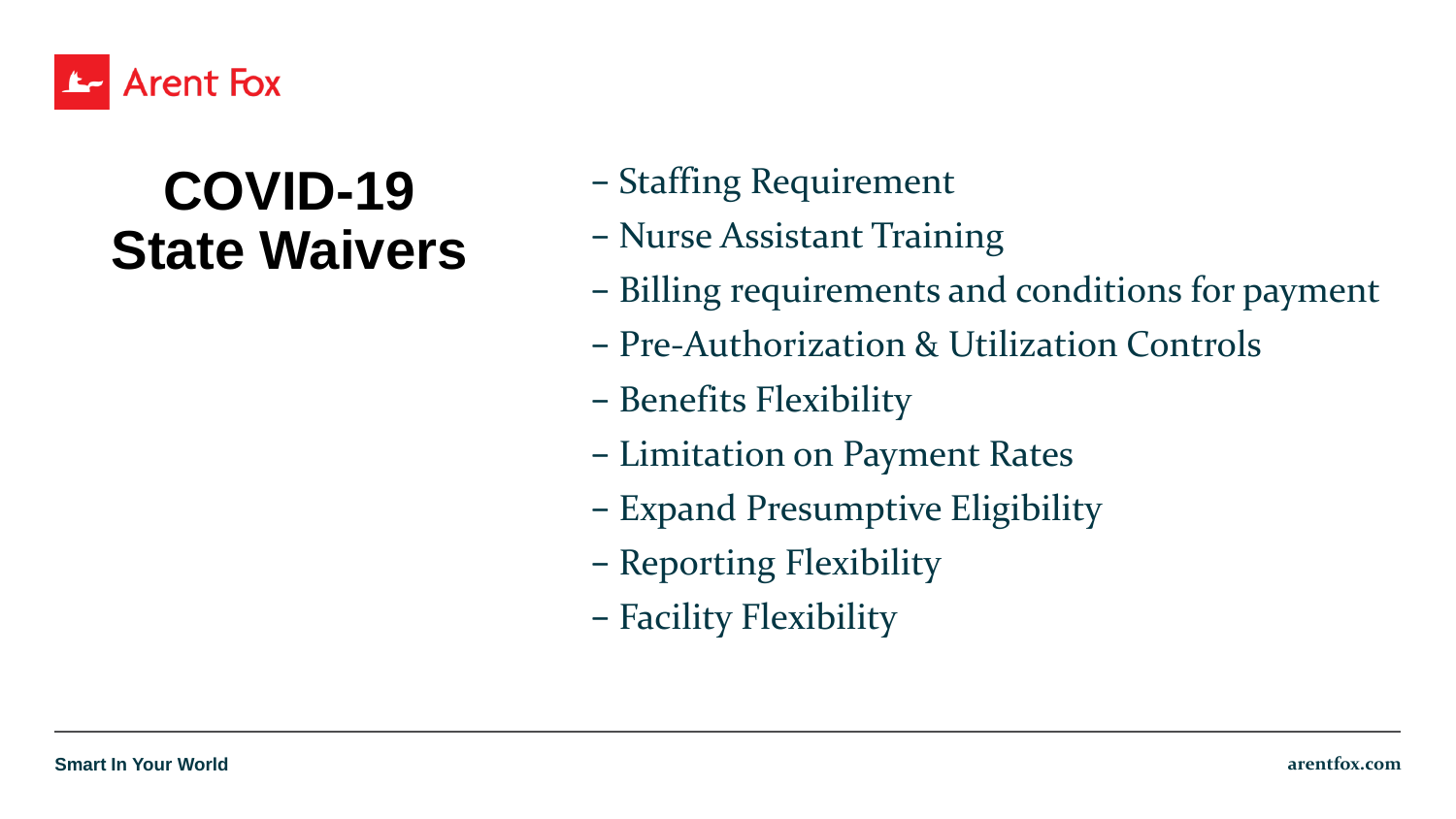

### **Life Before COVID-19**

**Federal and State Legislative Developments**

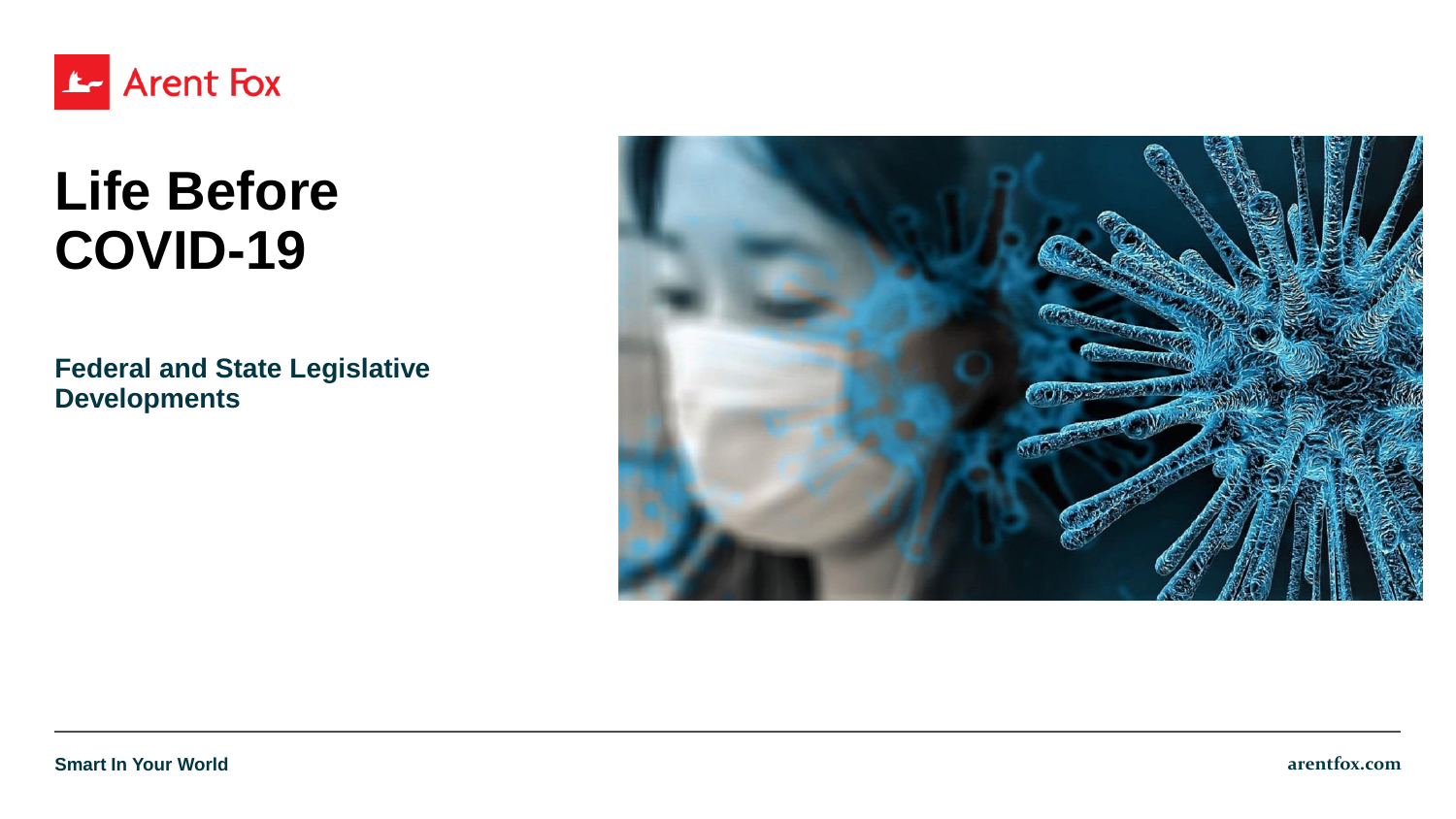

## **Federal Developments**

More regulatory than legislative

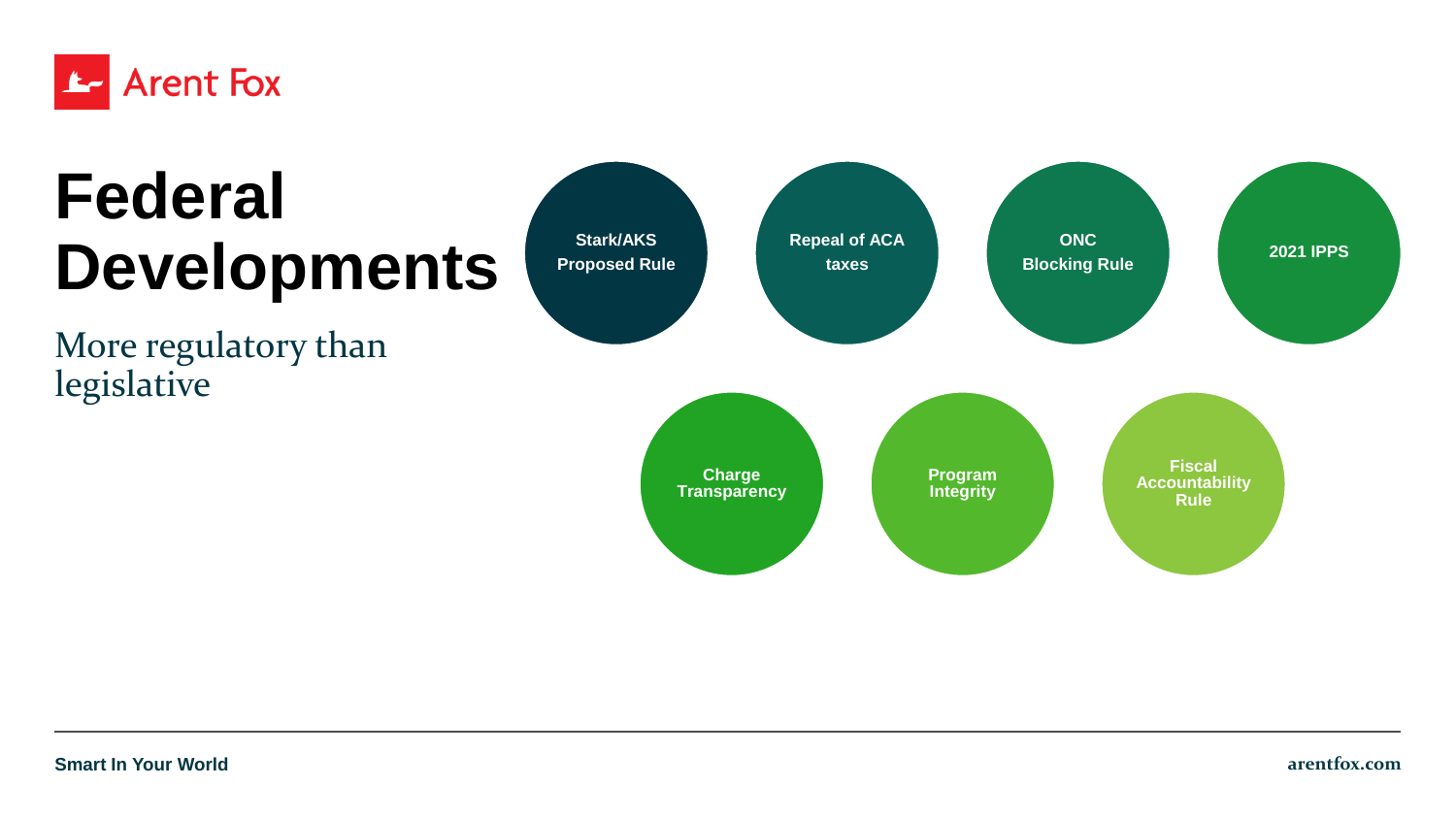

### **California Developments**

− AB 204 OSHPD Community Benefit Plans

− AB 744 Equity in reimbursement of telehealth

− AB 1494 Medi-Cal telemedicine flexibility

− SB 977 AG Approval of Hospital Affiliations

#### − CCPA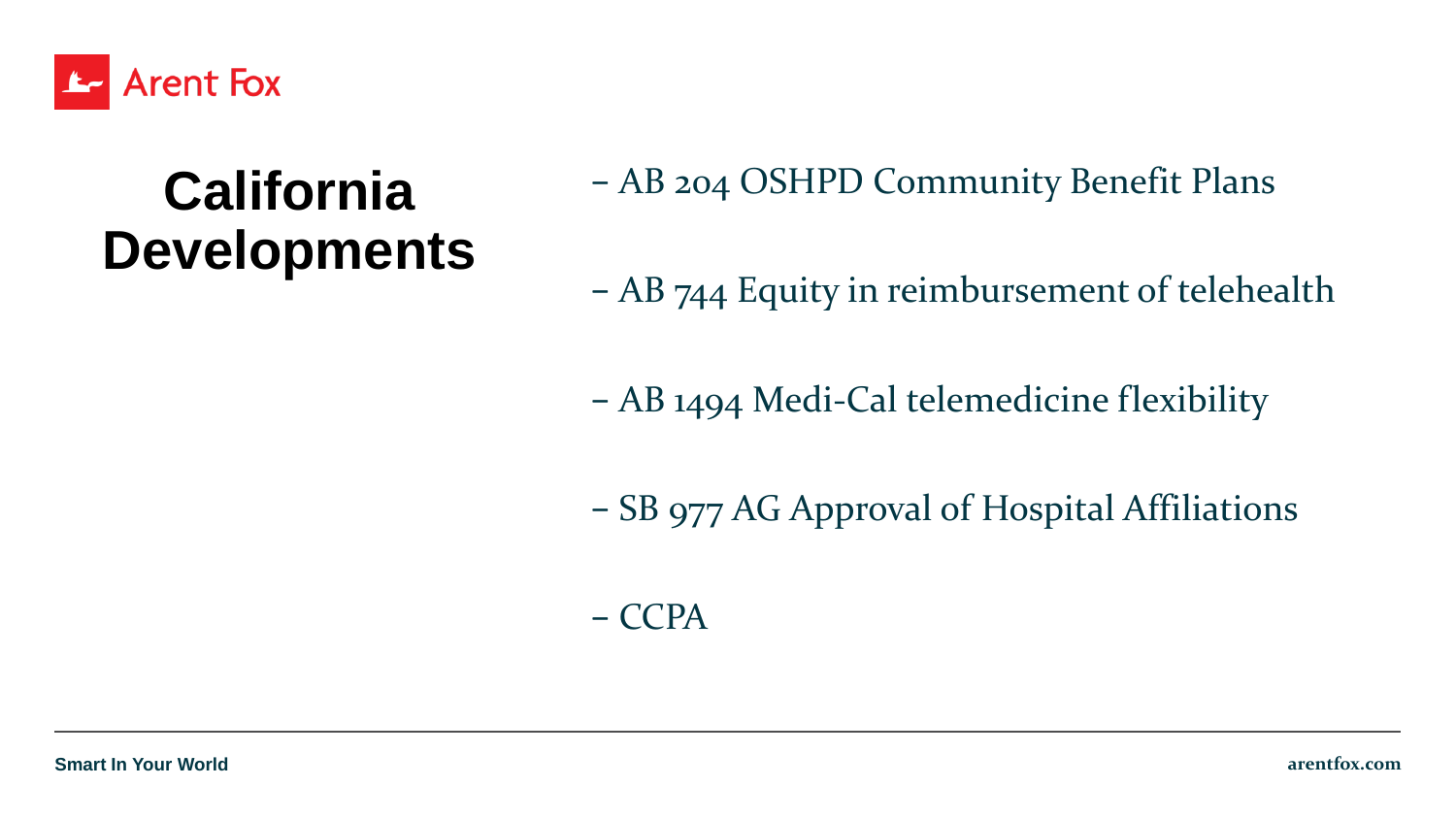

#### **Trends to Watch**

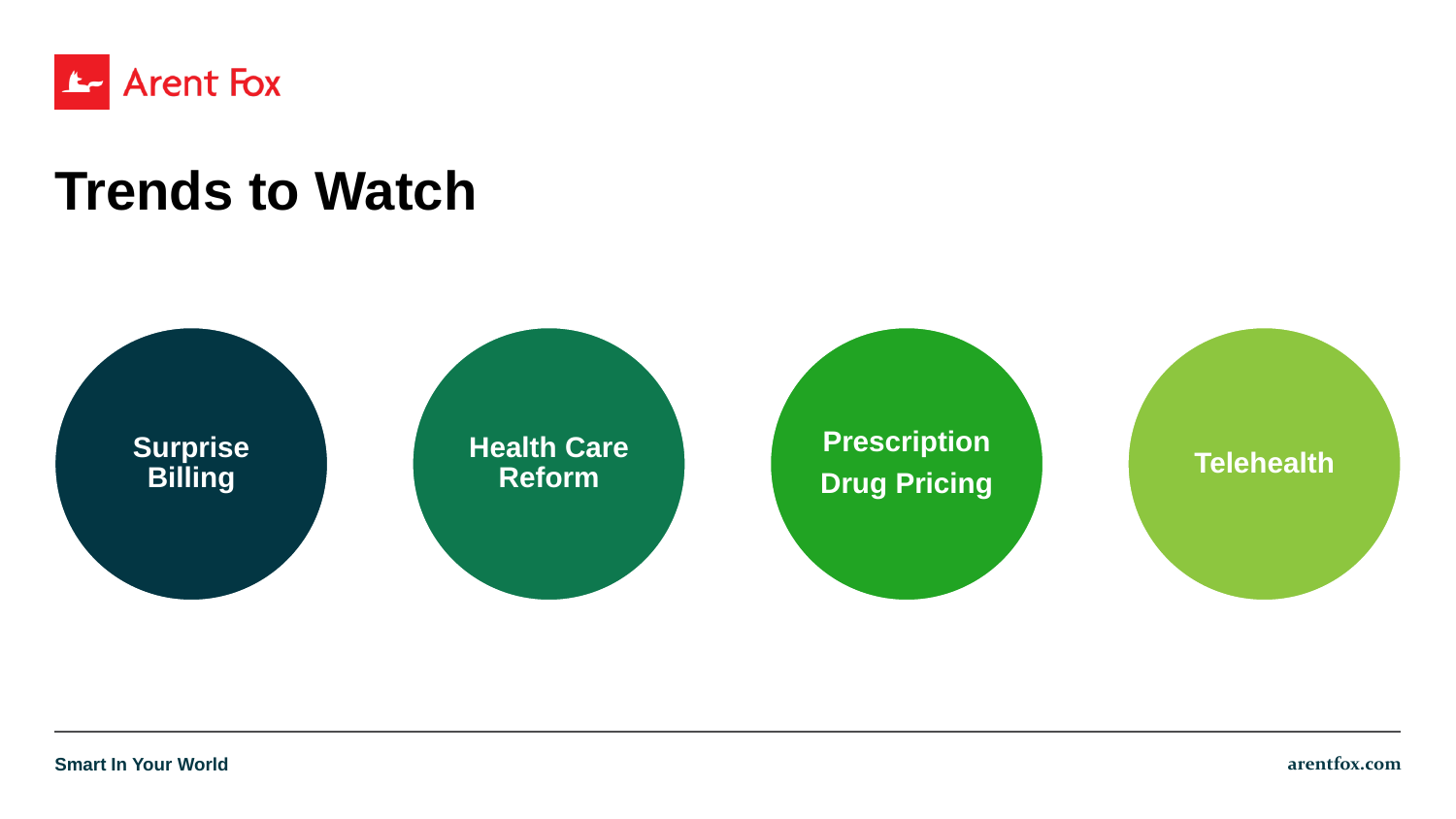

#### **What's Next?**

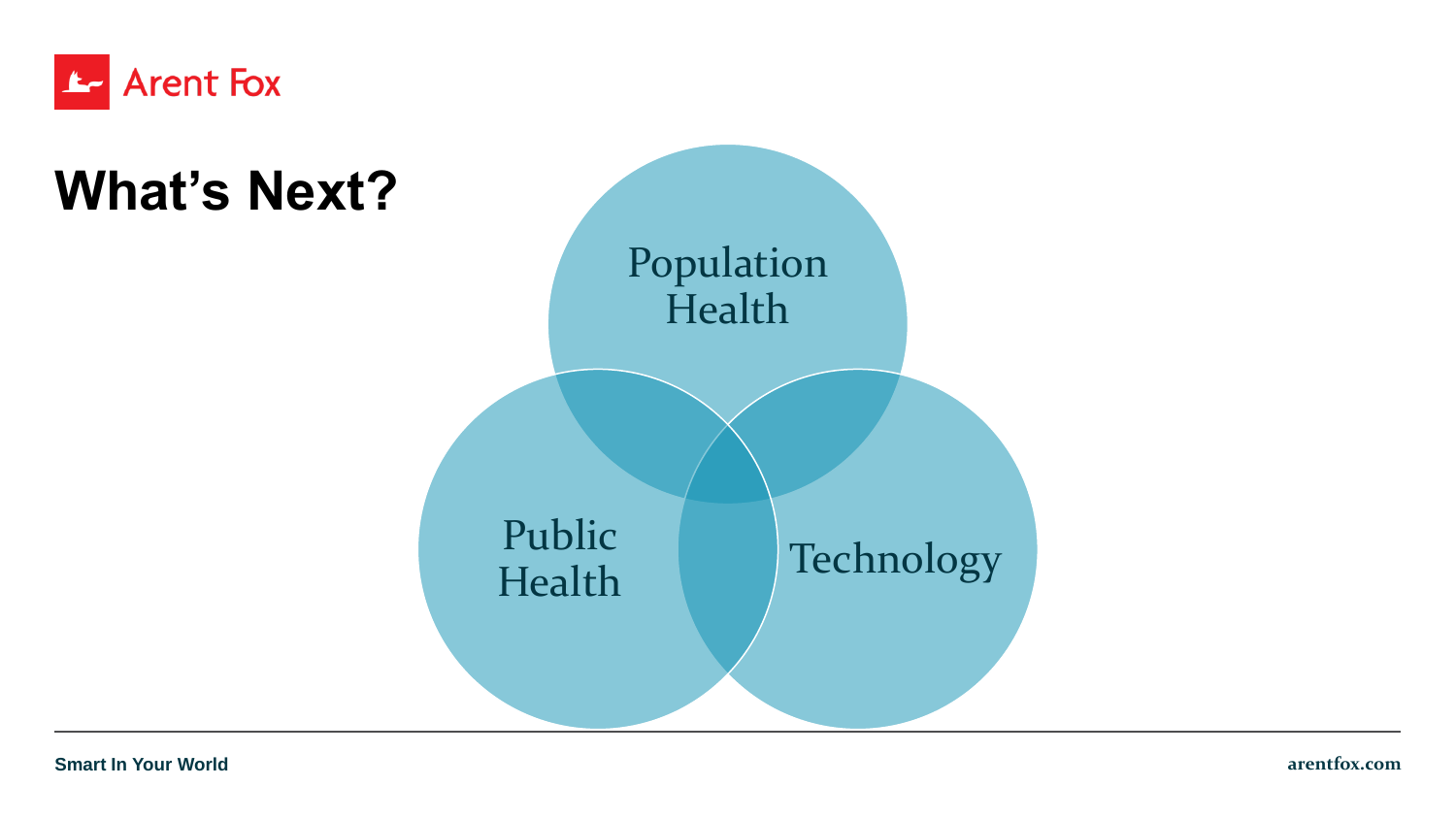

# **Questions?**

#### **Contact**

**Thomas E. Jeffry, Jr.**

*Partner*

213.443.7520 [thomas.jeffry@arentfox.com](mailto:Thomas.jeffry@arentfox.com)